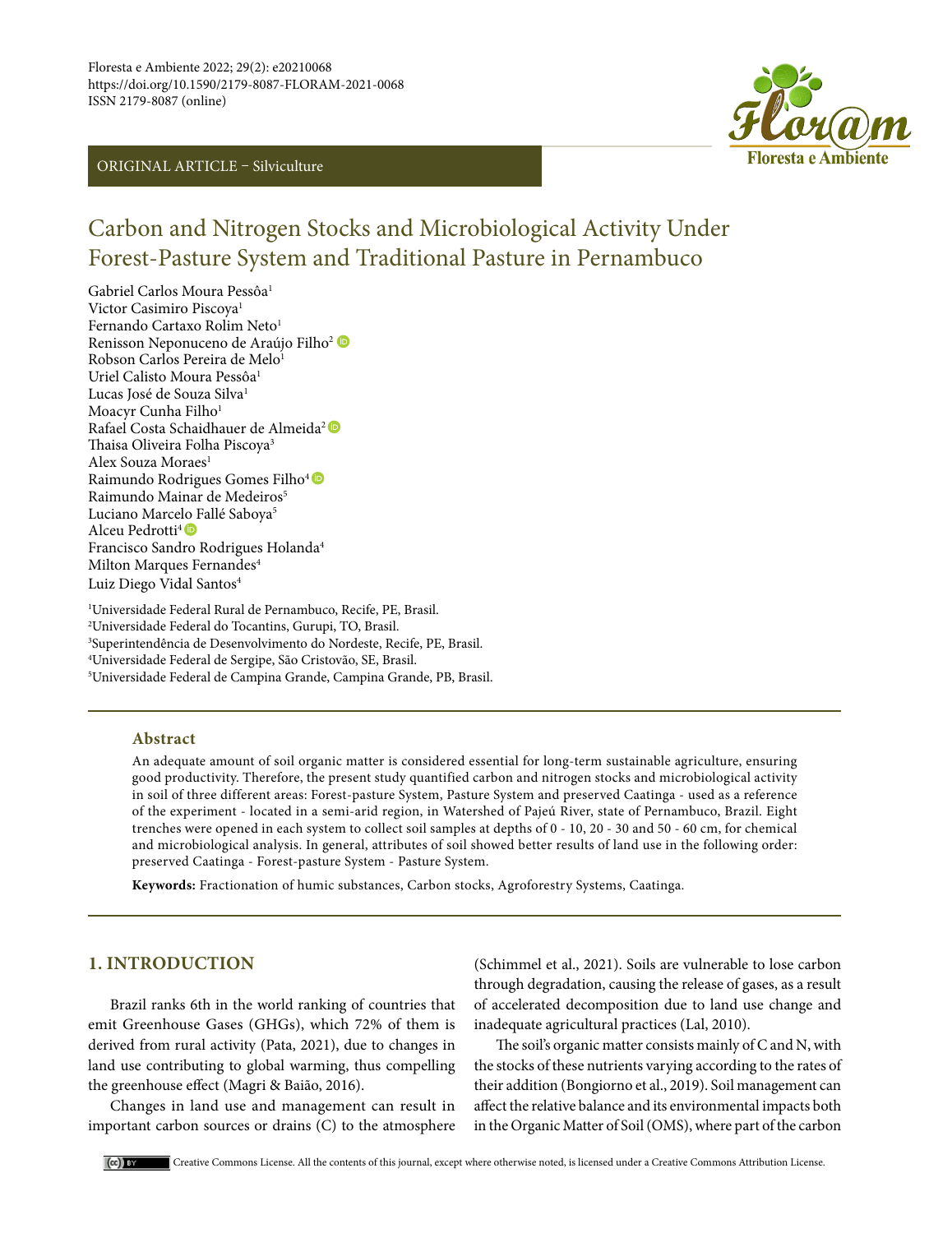is mineralized very quickly in  $\mathrm{CO}_2$ , and in the losses of OMS through physical erosion. The organic nitrogen contained in the biodegradation of OMS is transformed from  $N_2O$  to another compound nitrogen oxide (NOx). However, some fractions of OMS are not easily degraded. The Total Carbon (TC) content therefore tends to increase as it develops in undisturbed soil over time. Decisive actions must be taken to limit soil carbon loss due to erosion and emissions of carbon dioxide and other greenhouse gases into the atmosphere (Nair et al., 2010; Toensmeier, 2016).

Carbon sequestration in the soil is considered a promising way to mitigate climate change, absorbing atmospheric carbon dioxide  $(CO_2)$  in plant residues, living biomass and recalcitrant organic matter (Paustian et al., 2016). The adoption of best agronomic management practices can lead to the Total Carbon (TC) hijacking, with an estimated potential of 0.90 to 1.85 billion tons of carbon per year (Mg C year), for 20 years worldwide. (Zomer et al., 2017).

One of the most important factors is changes in land use, with changes in conserved areas of pasture and forests for agricultural use, affecting Total Carbon (TC) stocks in different ways in different ecosystems and regions (Solomon et al., 2000). Therefore, understanding the potential for carbon storage in the soil and developing effective methods to decrease the concentration of  $\mathrm{CO}_2$  in the atmosphere is of vital importance (Fu et al., 2010).

In the semiarid region of Pernambuco, it is estimated that only 54% of native vegetation, known as "Caatinga", is preserved (Althoff et al., 2018), with approximately 33.3 million hectares, 34% of the entire region, used for agricultural purposes. According to Sampaio & Costa. (2011) the agricultural system that prevails in this region is rainfed agriculture, formed by family farmers, usually on small properties, who cultivate subsistence crops with the burning of vegetation and conventional tillage, concomitant with extensive livestock.

Thus this work aimed to evaluate changes in carbon and nitrogen stocks and microbiological activity in soil under different pasture systems in semiarid region of Watershed of Pajeú River, in Pernambuco state.

# **2. MATERIALS AND METHODS**

# *2.1. Study area*

The field experiment was carried out on the Cedro farm, with 200 hectares of area, located in Serra Talhada - PE, belonging to Watershed of Pajeú River, near to Exu stream (Figure 1). The epicenter area has the coordinates 7.982533° South and 38.431272° West.



**Figure 1.** Location of the study area of the Riacho Exu River Basin, Serra Talhada – PE.

The region's climate, according to Köppen classification is Bwh, called hot and dry semiarid, with autumn summer rains with average annual rainfall for the period 1911 to 2013 of 647 mm per year, with an average annual temperature above 30 °C (Oliveira et al., 2020).

The soil of three areas were evaluated, corresponding to a Forest-pasture System (FPS), a Pasture System (PS) and a preserved Caatinga System (CS) area that was used as a reference for comparison, seeking to consider the land uses and the spatial and temporal heterogeneity that characterize the semiarid regions. The type of soil occurring in FPS and PS was classified as Neossolo Flúvico, where as in the CS area was a Cambissolo Háplico (Santos et al., 2018).

In the semi-shrubby Caatinga area, was found the following native species: Jurema Preta (*Mimosa tenuiflora* (Wild) Poir), Canafístula (*Peltophorum dubium* (Spreng) Taub, Anjico (*Anadenanthera colubina* (Vell) Brenan), Juazeiro (*Ziziphus joazeiro* Mart.), Marmeleiro (*Croton blanchetiamus* Baill.), Mandacaru (*Cereus Jamacaru* DC.), Quipá (*Tacinga quipa* (F. A. C. Weber) N. P. Taylor & Stuppy.), Catingueira (*Poincianella pyramidalis* (Tul) L. P. Queiroz.) e Pata-de-vaca (*Bauhinia cheilantha* (Bong) Steud).

# *2.2. Soil samples*

Soil samples were collected in the three study areas. In each area, 8 points were randomly chosen, with their positions obtained by GPS System, in which trenches of 0.5 x 1.0 m were opened. The samples were collected at depths of 0 - 10; 20 - 30 and 50 - 60 cm.

Deformed and undisturbed soil samples were collected in each trench. Undisturbed samples were obtained using a sampler auger containing a metal ring. The deformed soil samples were placed to air dry, then they were removed and passed through a 2 mm sieve to obtain the air-dried fine soil (TFSA). The undisturbed samples were then dried in an oven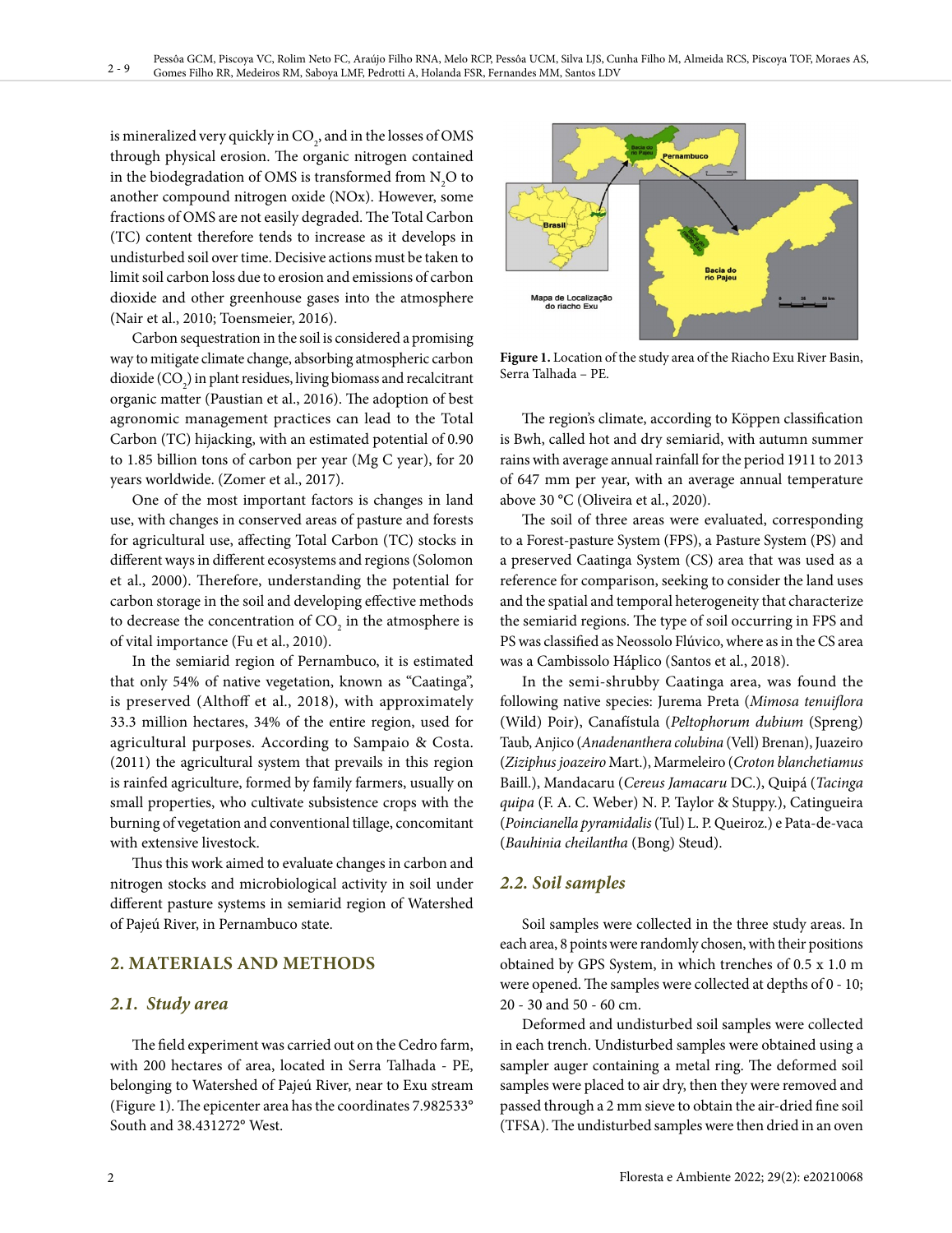at 105 °C to obtain the kiln-dried fine earth (TFSE) for later determination of soil density (Ds), obtained through the volumetric core method (Almeida et al., 2017).

#### *2.3. Chemical analysis*

The total carbon (TC) and total nitrogen (TN) were determined using an elemental analyzer, the sample being subjected to the combustion process and with that the C was converted into  $\text{CO}_2$  and the N into  $\text{N}_2$  gas. After the combustion stage, the gases generated in the combustion chamber were separated in a gas chromatography column, followed by detection by thermal conductivity (Fontana & Bianchi, 2017). The labile carbon was determined by oxidation with a 0.033 mol solution of  $\text{KMnO}_4$  a 0,033 mol L-1 (Blair et al., 1995).

The light organic matter was determined by flotation, according to Fraga & Salcedo (2004), and the soil sample was washed in a 0.053 mm sieve, removing the clay and silt fractions. In the material retained in the sieve, the light fraction was separated through flotation.

The chemical fractionation of humic substances occurred through the differential solubility technique (Swift, 1996), using TFSA with 0.1 mol L<sup>-1</sup>of NaOH solution. After mixing and centrifuging, a precipitate was obtained which included the humine fraction, which was placed in an oven at 45 °C. After drying, a solution of concentrated  $\rm{H_2SO_4}$  was used to precipitate the humic acid (HA) fraction. After centrifugation, the fraction of fulvic acids (FA) was separated and after further precipitation, the humid fraction (HUM) was obtained.

#### *2.4. Microbiological analysis*

The basal respiration rate (C -  $\mathrm{CO}_2$ ) was determined from the released  $\text{CO}_2$ , using 20g of soil, incubating it for 72 hours.  $\mathrm{CO}_2^{}$  was captured by 0.05 mol NaOH solution.  $\mathrm{L}^{\text{-}1}$  and titrated with HCl to 0.05 mol L<sup>-1</sup> (Isermeyer, 1952). The quantification of carbon from microbial biomass (CMB) was obtained through the oxidation of C using potassium permanganate, through the colorimetry method (Bartlett & Ross, 1988).

For the reason of the C -  $\mathrm{CO}_2$  and CMB data, the metabolic quotient (qCO<sub>2</sub>) was calculated, which represents the amount of C -  $\text{CO}_2$  released in a given time, per unit of microbial C. The microbial quotient (qMic) was calculated by the ratio between CMB and TC - Total Carbon (Anderson & Domsch, 1985).

From the ratio of  $C$  -  $CO_2$  and CBM data, the metabolic quotient (qCO<sub>2</sub>) was calculated, which represents the amount of C -  $\mathrm{CO}_2$  released in a given time, per unit of microbial C. The microbial quotient (qMic) was calculated by the ratio between CBM and TC - Total Carbon (Anderson & Domsch, 1985).

#### *2.5. Statistical analysis*

The data obtained were submitted to the calculation of means, standard deviation and the Shapiro-Wilk normality test. Thereafter, the Tukey test was applied at 5% significance, using the SISVAR statistical program.

#### **3. RESULTS AND DISCUSSION**

#### *3.1. Carbon and Nitrogen Stocks*

Organic Soil Carbon (OSC) is one of the most used soil quality indicators in conjunction with pH and available P and K (Bünemann et al., 2018), playing an important role in terrestrial ecosystems from the carbon cycle, in maintaining soil quality in agrosystems (Balesdent et al., 2018). OSC consists of several compounds, from simple to more complex molecules, thus being able to present a different stability (Deb et al., 2015).

Total Carbon Stocks (TCStock) had the highest averages for CS, differing significantly from the other systems as provided in (Table 1). The depth with the greatest carbon storage was 0 - 10 cm, which for CS also differed from the other depths. The second best average was found for FPS, in this case with a reduction of 48% when compared to CS. Throughout the depths, their values behaved in decrease, however in the depth 50 - 60 cm their average did not differ significantly from PS. In this system, the lowest levels of carbon storage in the soil occurred, at depth 0 - 10 cm, and its reduction was 57% when compared to the system with preserved vegetation.

**Table 1.** Total Carbon Stocks (TCStock), Total Nitrogen Stock (TNStock) and C/N Ratio, in the three systems of land use, in the three depths studied.

| <b>Systems</b>   | <b>TCStock</b>        | <b>TNStock</b> | C/N        |  |  |  |  |  |
|------------------|-----------------------|----------------|------------|--|--|--|--|--|
|                  | $Mg$ ha <sup>-1</sup> |                |            |  |  |  |  |  |
| Depth 0 - 10 cm  |                       |                |            |  |  |  |  |  |
| <b>PS</b>        | 10.73 Ca              | $0.90$ Ba      | 11.85 Aab  |  |  |  |  |  |
| <b>CS</b>        | $25.3$ Aa             | 2.16 Aa        | 11.72 Aa   |  |  |  |  |  |
| <b>FPS</b>       | 12.98 Ba              | $1.10$ Ba      | 11.78 Aa   |  |  |  |  |  |
| Depth 20 - 30 cm |                       |                |            |  |  |  |  |  |
| <b>PS</b>        | 9.42 Cab              | $0.77$ Bab     | $12.21$ Aa |  |  |  |  |  |
| CS.              | 18.71 Ab              | $1.62$ Ab      | 11.51 Aa   |  |  |  |  |  |
| <b>FPS</b>       | 11.04 Bab             | $0.93$ Bab     | 11.78 Aa   |  |  |  |  |  |
| Depth 50 - 60 cm |                       |                |            |  |  |  |  |  |
| <b>PS</b>        | 7.88 Bb               | 0.70Bb         | 11.32 Ab   |  |  |  |  |  |
| <b>CS</b>        | 12.69 Ac              | $1.08$ Ac      | 11.75 Aa   |  |  |  |  |  |
| <b>FPS</b>       | $9.5$ Bb              | $0.81$ Bb      | 11.68 Aa   |  |  |  |  |  |

Averages followed by the same uppercase letter in the column and lowercase in the row do not differ by the Tukey test at 5% probability. PS – Pasture System; CS – Caatinga System and FPS – Forest-pasture System.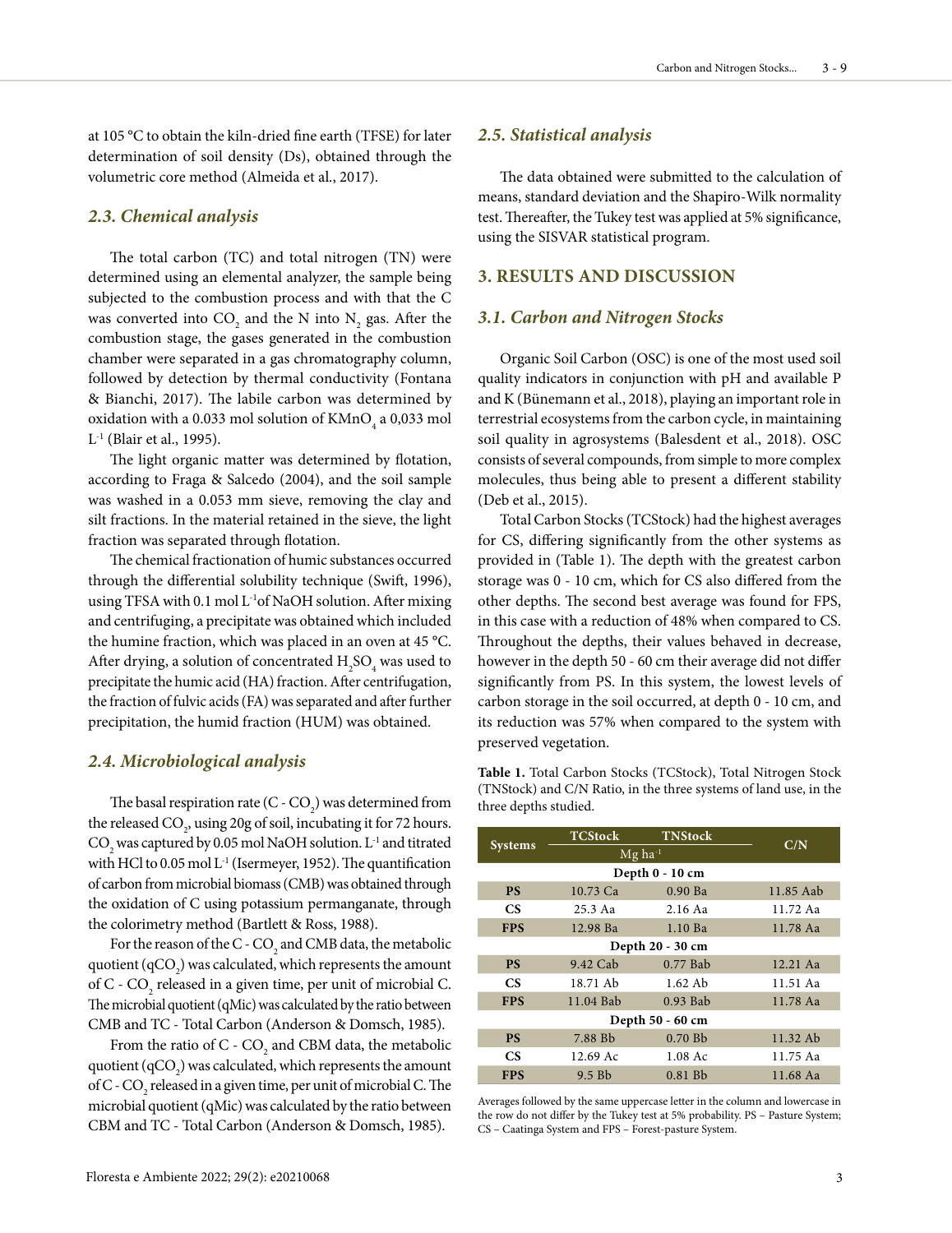Santos et al. (2019) studying the stocks of organic carbon in different land uses in Santa Catarina, also found the highest averages in the superficial layers of the soil, decreasing along the depth, with native vegetation being the one with the highest average, differing statistically from the other types of land use.

Pegoraro et al. (2018) comparing soil carbon and nitrogen stock levels in different types of use in the semiarid region, also found the highest averages for the native forest environment, attributing these values to a greater accumulation of dry matter from plant residues on the surface of the ground. The PS had the lowest averages of TCStock and Total Nitrogen Stocks (TNStock), accompanied by the renewed banana plantation, old banana plantation and sugar cane. There was also a decrease in the levels of TCStock and TNStock with an increase in depth.

The low values of TCStock in PS (Table 1), are justified by the low productivity of the grasses, soil turnover, low amount of organic matter and deficiencies of nutrients in the soil. The highest averages of the TCStock were found in the CS and these values occurred due to the continuous deposition of litter, as well as the absence of anthropic action in this environment, which guarantees the maintenance of organic matter contents (Melo et al., 2016).

Mascarenhas et al. (2017) studying total carbon stocks in different soil uses, found the highest concentration in native vegetation at depth 0 - 40 cm. In the face of the land use systems, the pasture showed greater storage of carbon at depth 0 - 20 cm when compared to Caatinga vegetation and Forest-pasture System. This discrepancy in values may be related to the quality of their management. Pastures can reach levels close to natural Caatinga and Forest-pasture System, depending on the development of their root system, since it is a system that is constantly renewed and provides large amounts of organic matter. The greatest contribution of pastures and annual crops to the accumulation of carbon in the soil comes from its root system (Sant-Anna et al., 2016).

The forest-pasture system studied by Silva et al. (2020) also showed better carbon storage when compared to pasture at a depth of 10 - 20 cm. At the other depths, the values were statistically equal for the pasture system, differing only from the Caatinga vegetation that presented the highest averages. This demonstrates that, even in the short term adoption, Forest-pasture System can contribute to increase the stocks of total carbon. This performance is related to the fact that thes system is formed by different components (trees, grasses and animals), benefiting from this interaction.

After converting native vegetation to cultivated land, it is reported that soils lose organic carbon, reaching a lower balance, about 25 to 75% less carbon than in undisturbed native vegetation (Lal, 2004). The loss of organic soil carbon in cultivated lands is mainly due to disturbances of soil aggregates

through cultivation, which accelerates the microbial activity of the soil, the oxidation and mineralization of organic matter (Swanepoel et al., 2016). Soil erosion, runoff and leaching lead to an additional loss of organic carbon from the soil of arable land (Roose & Barthes, 2001).

The TNStock presented the best averages in CS (Table 1), just as the TCStock differed significantly from the other systems, presenting the highest values of 2.16 g Kg $^{-1}$  at depth 0 - 10 cm. However, FPS and PS did not differentiate between each other in any of the depths, as well as in CS, with their highest values found at depths 0 - 10 and 20 - 30 cm, which are considered equal. The nitrogen decrease in CS when compared to FPS and PS in layer 0 - 10 being 49% and 58.3% or 1.06 g  $Kg^{-1}$  and 1.26 g  $Kg^{-1}$ , respectively.

Menezes et al. (2021) studying the stocks of carbon and nitrogen in different types of land use, in the Sertão of the state of Paraiba, also found significant differences between the values of TNStock, with native vegetation and sparse vegetation being the areas with the highest averages, with the lowest rates for pasture system, annual crops and permanent cultivation areas. Along the depth its values also decreased, an expected situation due to the greater entry of plant residues on the soil surface, allowing a slow and gradual decomposition of the organic matter in the soil.

The C/N ratio values for the different environments and depth levels are shown in (Table 1). There were no significant differences between the systems or between the depths studied, with an average value of 11.7. Such values demonstrate a higher lability of the residues of these systems. Under semi-arid conditions, residues with a higher N content and lower C/N ratio show a net N mineralization capacity in the soil (Nasrollahi et al., 2021).

Soil nitrogen not only has an important impact on soil carbon sinks through the interaction between nitrogen and soil carbon, but it also has an important impact on maintaining the ecological function of areas with shrubs (Li et al., 2017). Thus, the quantitative assessment of TCStock and TNStock, as well as their dynamics, is crucial for understanding the carbon sink capacity of terrestrial ecosystems (Li et al., 2019).

The Carbon of Light Organic Matter (CLOM) in (Table 2) follows the same behavior as TCStock. The highest value of 2.16 g/kg was found in CS vegetation at depth 0 - 10 cm, with statistical difference from the others in the three depths studied. At depth 0-10 cm the reduction was 49.07% for FPS and 58.3% for the PS area when compared to CS. The FPS and PS had statistically equal results, at depths of 20 - 30 and 50 - 60 cm, with averages for these two systems considered equal. In CS, the values decreased as the depth increased. Loss et al. (2010) also found the highest CLOM values at a depth of up to 10 cm, for areas under Forest-pasture System, indicating a more complex organic material for decomposition.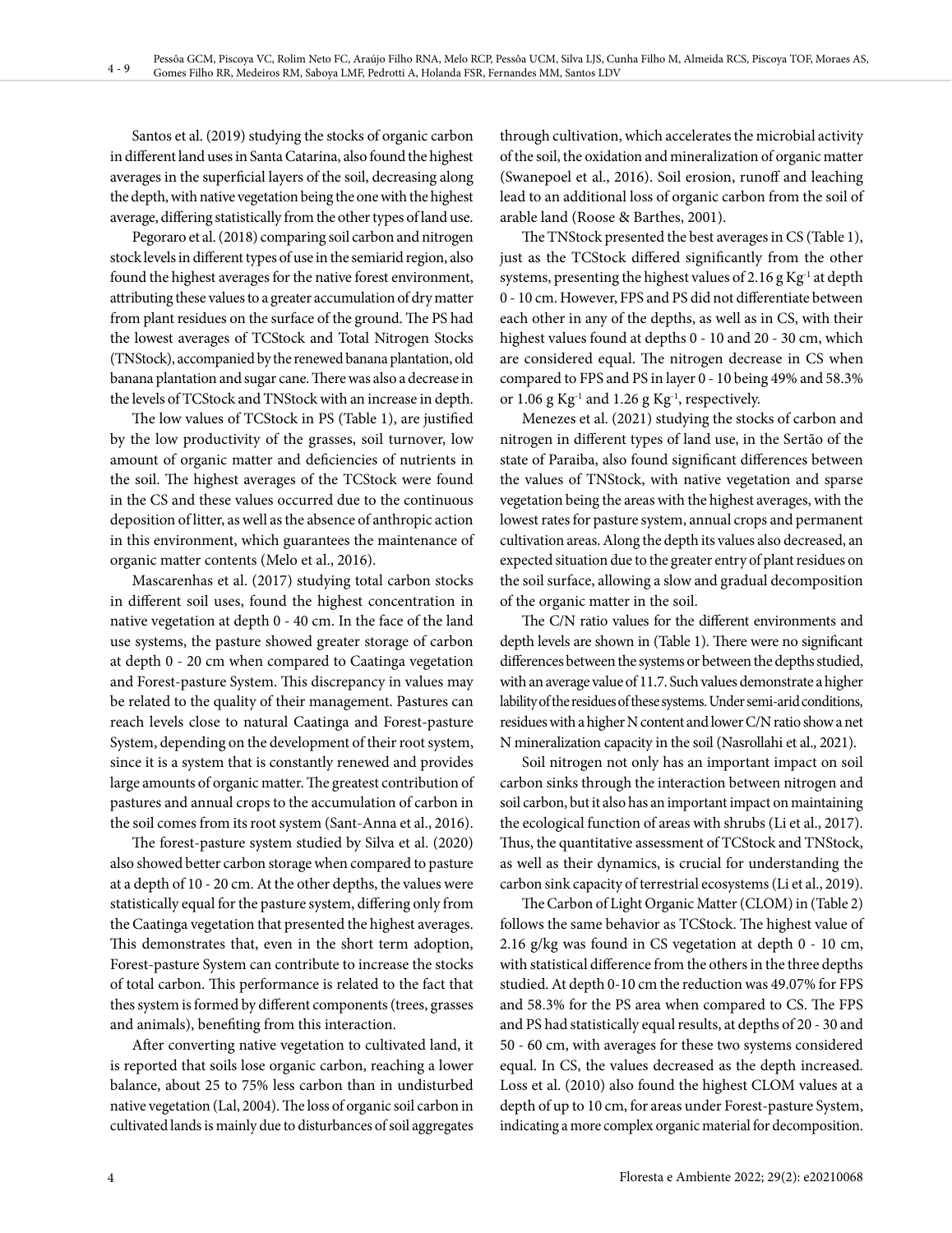|                        |                       | <b>Carbon Stocks</b>  |                 |                 |                    |  |
|------------------------|-----------------------|-----------------------|-----------------|-----------------|--------------------|--|
| <b>Systems</b>         | <b>CLOM</b>           | FACStock              | <b>HACStock</b> | <b>HFCStock</b> | LCStock            |  |
|                        | $Mg$ ha <sup>-1</sup> | $Mg$ ha <sup>-1</sup> |                 |                 |                    |  |
|                        |                       |                       | Depth 0-10 cm   |                 |                    |  |
| <b>PS</b>              | 0.21 Ca               | 1.18Ba                | 1.71Ba          | 3.65Ba          | $1.07$ Ba          |  |
| $\mathbf{C}\mathbf{S}$ | 0.5Aa                 | 2.27Aa                | 5.05Aa          | 11.13Aa         | 2.78 Aa            |  |
| <b>FPS</b>             | $0.25$ Ba             | 1.29Ba                | 1.81Ba          | 4.54 Ba         | $1.29$ Ba          |  |
|                        |                       | Depth 20-30 cm        |                 |                 |                    |  |
| <b>PS</b>              | 0.18 Bab              | $1.03$ Bab            | $1.51$ Bab      | $3.20$ Bab      | $0.94$ Bab         |  |
| $\mathbf{C}\mathbf{S}$ | $0.37$ Ab             | 1.68Ab                | 3.74Ab          | 8.23Ab          | 2.05Ab             |  |
| <b>FPS</b>             | 0.20 Bb               | $1.10$ Bab            | $1.54$ Bab      | 3.86Bab         | $1.10$ Bab         |  |
|                        |                       | Depth 50-60 cm        |                 |                 |                    |  |
| <b>PS</b>              | $0.15$ Bb             | 0.86Bb                | 1.26Bb          | 2.68Bb          | 0.78B <sub>b</sub> |  |
| $\mathbf{C}\mathbf{S}$ | 0.23 Ac               | 1.14Ac                | 2.53Ac          | 5.58Ac          | 1.39Ac             |  |
| <b>FPS</b>             | $0.17$ Bb             | 0.94Ab                | 1.33Bb          | 3.33Bb          | 0.95B <sub>b</sub> |  |

**Table 2.** Carbon from Light Organic Matter (CLOM), Fulvic Acid Carbon Stocks (FACStock), Humic Acid Carbon Stocks (HACStock), Humic Fraction Carbon Stock (HFCStock) and Labile Carbon Stock (LCStock) in the three systems studied, at depths 0 - 10; 20 - 30 and 50 - 60 cm.

Averages followed by the same uppercase letter in the column and lowercase in the row do not differ by the Tukey test at 5% probability. PS – Pasture System; CS – Caatinga System and FPS – Forest-pasture System.

According to Oliveira Filho et al. (2017), the high similarity between CMOL and Total Carbon (TC) may explain the low response of CMOL in identifying changes in Organic Matter (OM) between the areas assessed, in addition to indicating a high dependence on CMOL in the content fraction of TC.

Humic substances are among the main components of Organic Soil Matter (OSM), playing a central role in the stabilization of Soil Organic Carbon (SOC) reservoirs and can be classified, according to their solubility, into fractions of humic acids (HA), fulvic acids (FA) and humines (HU). Since the distribution of the OSM composition is a deposit of information about the main processes that occur in the soil (Doupoux et al., 2017; Xu et al., 2018; Tadini et al., 2019).

Carbon stocks in organic matter fractionation followed the same trend as shown in (Table 2). The highest concentration of carbon was in the Humine fraction as expected. The Fulvic Acid Carbon Stock (FACStock) presented the highest averages in CS with 2.27 Mg ha<sup>-1</sup>, which gradually decreased over the depths, until reaching an average value of 1.14 Mg ha<sup>-1</sup> in the depth 50 - 60 cm, with a decrease of 49.7%. At this depth, the values were considered equal for CS and FPS. However, in the other depths FPS had averages equal to PS, with a significant decrease in depth from 20 - 30 to 50 - 60 cm.

The Humic Acid Carbon Stocks (HACStock), following the behavior of TCStock, presented the greatest storage in CS at depth of 0 - 10 cm, with a decrease of 64% for FPS and of 66.1% for PS (Table 2). These two systems were considered

statistically equal for the three depths studied. Over the depths, the values decreased for CS. In the PS and FPS, they were statistically equal in the first 2 depths and lower in the depth of 50 - 60 cm. The fraction with the highest concentration of carbon also stored the largest amount. The Carbon in the Humine Fraction Stock (CHUStock) followed the behavior line of HACStock. The highest averages occurred in CS, differing significantly from the other environments, which throughout the depths had statistically equal averages. The greatest storage occurred at depth 0 - 10 cm for CS, with 11.13 Mg ha-1, a reduction of 59.2% for FPS and 67.2% for PS. Over the depths, storage decreased for CS; in the other two systems there were equal averages in depth 0 - 10 and 20 - 30 cm, with a decrease only in depth of 50 - 60 cm.

Pulrolnik et al. (2009) studying carbon and nitrogen stocks in labile and stable fractions of organic matter, also found the highest levels of carbon in the humine fraction, at all levels of soil cover studied, a behavior that is associated with the interaction of organic matter with the mineral fraction of the soil. Cardoso et al. (2010) analyzing carbon and nitrogen stocks in soil under native forests and pastures, also found most organic carbon in the humine fraction. This fact is the result of a greater polymerization of humic compounds together with a marked accumulation of Organic Soil Matter (OSM) in natural ecosystems.

Pegoraro et al. (2018), analyzing carbon stocks in humic fractions under different land uses, did not find the largest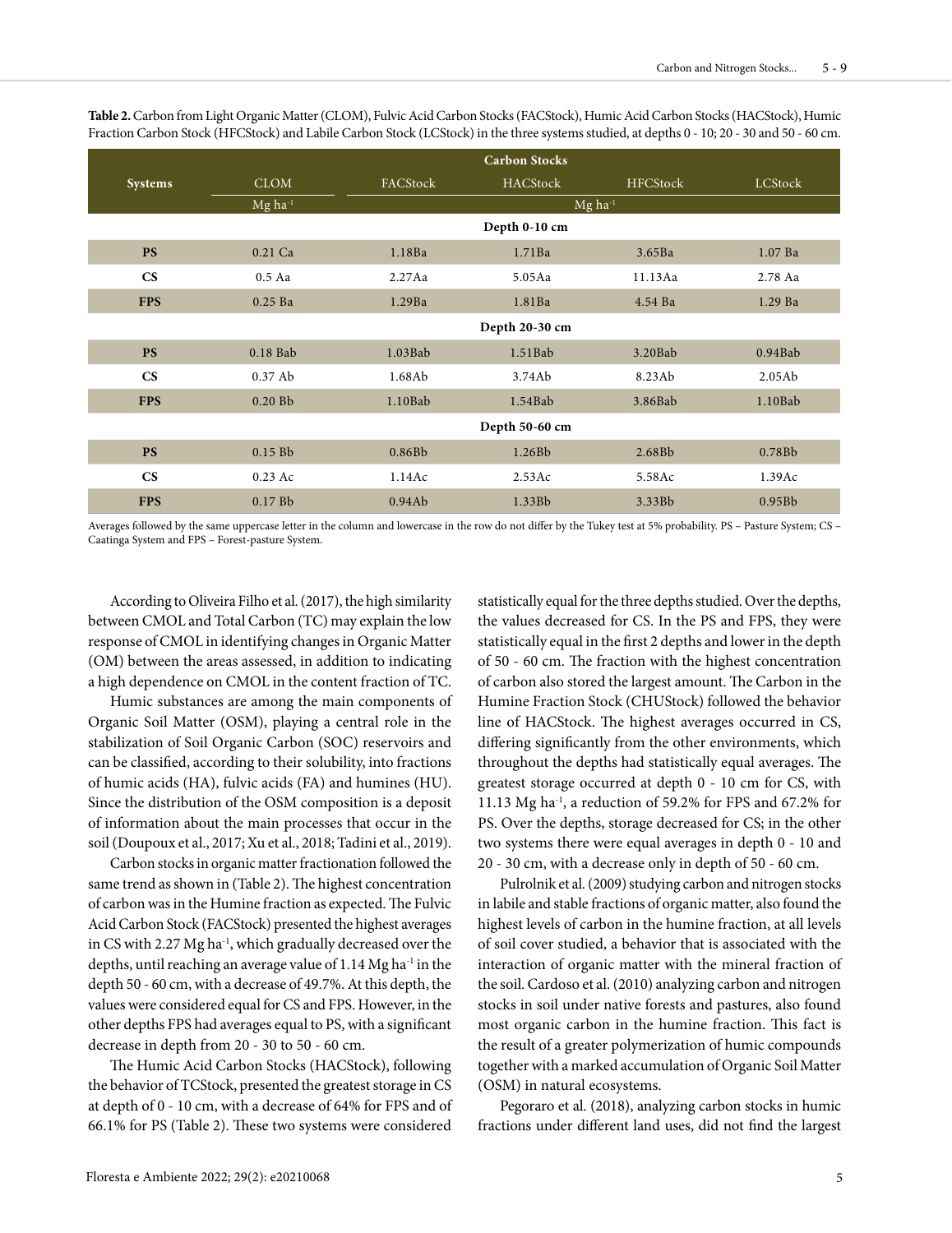stocks in preserved native vegetation. At a depth of 0 - 20 cm, the FACStock values were equivalent to a pasture system, where as the HACStock of the pasture was higher than those found in the native forest, showing a totally different behavior. In the depth of 0 - 40 cm, for FACStock, HACStock and CHUStock, there were no significant differences. Pulrolnik et al. (2009) in a Cerrado biome also found equal averages between native vegetation and pasture for FACStock and CHUStock, whereas HACStock had the highest averages in soil under *Eucalyptus*.

The Labile carbon stock (LCStock) had the highest averages in CS (Table 2), differing statistically from the others Systems, with the greatest storage of labile C at 2.78 Mg ha<sup>-1</sup> occurring at depth 0 – 10 cm. The FPS and PS were considered equal, with a reduction of 53.5% and 61.5% when compared to CS. Along the depths the values descreased for CS in the three depths, while in FPS and PS there was no decrease between depths 0 - 10 and 20 - 30 cm, with a lesser storage in depth 50 - 60 cm. The labile fraction, in turn, showed a high rate of decomposition and a short period of permanence in soil, helping plants through the supply of nutrients and energy. Silva et al. (2011) state that the high carbon content in the labile fraction reflects a fragility in the sustainability of the system, since soil management can enhance the carbon mineralization present in that fraction.

# *3.2. Microbiological activity*

Soil quality refers to the monitoring and evaluation of soil attributes, functions and conditions, including its ability to function within the limits of the ecosystem, sustaining biological productivity and maintaining environmental quality (Legaz et al., 2017; Zhang et al., 2019). Therefore, monitoring the microbiological quality indexes of the systems (Table 3), the carbon of the microbial biomass (CMB) differed significantly for the systems, with the highest average found in CS with a value of  $425.54$  mg kg<sup>-1</sup> of C, with a decrease of 55% for FPS and 68% for PS. Similar behavior was found by Santos et al. (2019) studying several land uses in a semiarid environment, where the highest value of CMB was found in the dry tropical forest, however the difference between the means was smaller when the Caatinga areas were converted to trees and intercropped systems. Assis et al. (2019), state that the non-revolving soil contributes to higher levels of CMB in the soil, preserving fungal hyphae and root systems.

The same behavior of means was maintained for the values of Basal Respiration (BR) and microbial quotient (qMIC), with a significant difference between the means, with the highest value for CS, followed by FPS and the lowest averages in PS. In BR there was a decrease of 48% for FPS and 64% for Pasture. The values of the Metabolic Quotient  $(qCO<sub>2</sub>)$ did not differ between the three systems.

**Table 3.** Carbon of the Microbial Biomass (CMB), Basal Respiration (BR), Soil Metabolic Quotient ( $qCO_2$ ) and Microbial Quotient ( $qMIC$ ), in the three systems of soil use studied, at a depth of 0 - 10 cm.

|            | <b>MBC</b>      | <b>BR</b>                                                                                     | qCO <sub>2</sub>       | qMIC   |  |  |
|------------|-----------------|-----------------------------------------------------------------------------------------------|------------------------|--------|--|--|
|            |                 | Systems $mg \, kg^{-1} \, \overline{C}$ mg kg <sup>-1</sup> h <sup>-1</sup> C-CO <sub>2</sub> | $mg \, kg^{-1} h^{-1}$ | %      |  |  |
|            | Depth 0 - 10 cm |                                                                                               |                        |        |  |  |
| <b>PS</b>  | 133.10 C        | $0.23\ C$                                                                                     | 1.68 A                 | 1.76 C |  |  |
| <b>CS</b>  | 425.54 A        | 0.68A                                                                                         | 1.72A                  | 2.20A  |  |  |
| <b>FPS</b> | 189.33 B        | 0.35 B                                                                                        | 1.86 A                 | 2.00 B |  |  |

Averages followed by the same uppercase letter in the column and lowercase in the row do not differ by the Tukey test at 5% probability. PS – Pasture System; CS – Caatinga System and FPS – Forest-pasture System.

Pedrotti et al. (2018), studying various land uses in a semiarid environment, pointed out that the more conservationist systems of land use provided better results in microbiological indicators. In this case, the highest mean values of BR were found in treatments with native vegetation of Caatinga and in the treatment with Tanzânia grass intercropped with algaroba (*Prosopis juliflora* (Sw) DC). This indicator reflects the biological activity of the soil, relating the production of  $\text{CO}_2$  and the consumption of  $\text{O}_2$ . As a result, the areas with the highest averages have a higher amount of organic waste in the soil and better structure.

The levels of the microbial quotient (qMIC) were good in all environments (Table 3), since they were above 1%, thus not presenting a limiting factor to microbiological activity and in general the carbon of microbial biomass represents 1 to 4% of organic carbon total (Wang et al., 2021). Therefore, the CS reflects a greater balance resulting from a greater supply of organic matter and consequently carbon.

Similar  $qCO_2$  results were also found by Cherubin et al. (2015), assessing changes in soil quality through physical, chemical and biological indicators, not finding significant differences in treatments with  $qCO_2$ . Thus, these values reflect soils with a low level of disturbance, since the microorganisms are sensitive to the degree of disturbance.

# **4. CONCLUSIONS**

The carbon stocks in the studied systems varied between 7.88 Mg ha-1 and 25.3 Mg ha-1, while nitrogen stocks varied between 0.70 Mg ha $^{-1}$  and 2.16 Mg ha $^{-1}$ .

The highest averages of carbon and nitrogen stocks were obtained respectively in the CS, FPS and the PS, at all depths studied.

The CS also showed the highest carbon storage averages for fulvic acids, humines and labile carbon.

Finally, among the studied systems, it was demonstrated that most of the chemical and microbial attributes are more sensitive to the advance of land use in the following order: CS - FPS - PS.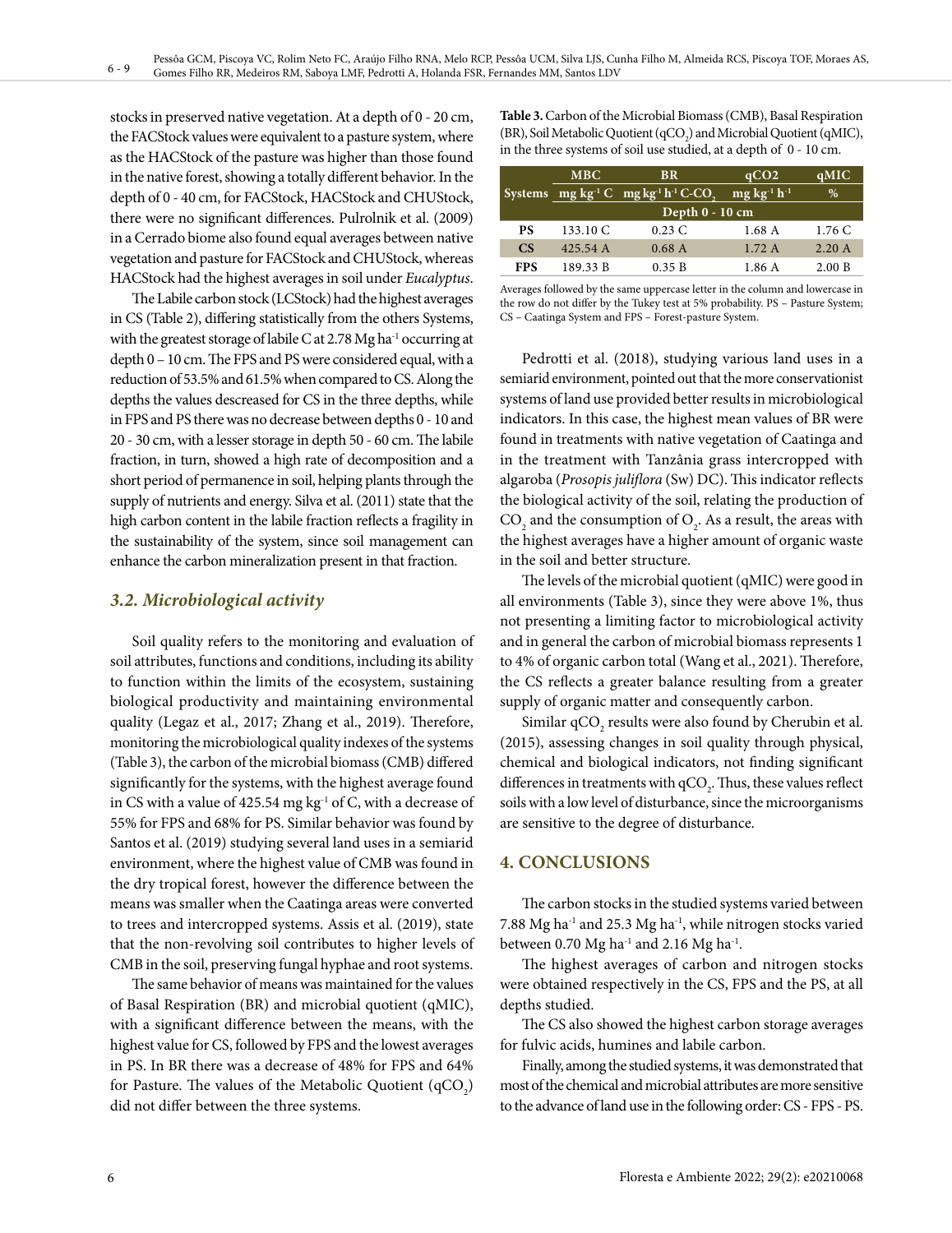#### **SUBMISSION STATUS**

Received: 24 Aug. 2021 Accepted: 27 Apr. 2022 Associate editor: Eduardo Vinicius Silva

#### **CORRESPONDENCE TO**

#### **Renisson Neponuceno Araújo Filho**

Rua Badejós, Chácaras 69 e 72, Lt. 07, CEP 77402-970, Gurupi, TO, Brasil

e-mail: nepoaraujo@gmail.com

### **AUTHORS' CONTRIBUTIONS**

Gabriel Carlos Moura Pessôa: Conceptualization-Equal, Data curation-Equal, Formal analysis-Equal, Investigation-Equal, Methodology-Equal, Writing – original draft-Equal.

Victor Casimiro Piscoya: Conceptualization-Equal, Data curation-Equal, Formal analysis-Equal, Investigation-Equal, Methodology-Equal, Project administration-Equal, Resources-Equal, Writing – original draft-Equal, Writing – review & editing-Equal.

Fernando Cartaxo Rolim Neto: Conceptualization-Equal, Data curation-Equal, Formal analysis-Equal, Investigation-Equal, Methodology-Equal, Writing – original draft-Equal.

Renisson Neponuceno Araújo Filho: Conceptualization-Equal, Data curation-Equal, Formal analysis-Equal, Investigation-Equal, Methodology-Equal, Resources-Equal, Validation-Equal, Writing – original draft-Equal, Writing – review & editing-Equal.

Robson Carlos Pereira de Melo: Conceptualization-Equal, Data curation-Equal, Formal analysis-Equal, Methodology-Equal. Uriel Calisto Moura Pessôa: Conceptualization-Equal, Data curation-Equal, Formal analysis-Equal, Investigation-Equal, Methodology-Equal.

Lucas José de Souza Silva: Conceptualization-Equal, Data curation-Equal, Formal analysis-Equal, Investigation-Equal, Methodology-Equal.

Moacyr Cunha Filho: Conceptualization-Equal, Data curation-Equal, Formal analysis-Equal, Investigation-Equal, Methodology-Equal, Writing – original draft-Equal.

Rafael Costa Schaidhauer de Almeida: Conceptualization-Equal, Formal analysis-Equal, Investigation-Equal, Methodology-Equal, Writing – original draft-Equal.

Thaisa Oliveira Folha Piscoya: Conceptualization-Equal, Data curation-Equal, Investigation-Equal, Methodology-Equal.

Alex Souza Moraes: Conceptualization-Equal, Data curation-Equal, Formal analysis-Equal, Writing – original draft-Equal.

Raimundo Rodrigues Gomes Filho: Formal analysis-Equal, Investigation-Equal, Methodology-Equal, Software-Equal, Writing – original draft-Equal.

Raimundo Mainar de Medeiros: Conceptualization-Equal, Data curation-Equal, Formal analysis-Equal, Investigation-Equal, Methodology-Equal, Resources-Equal.

Luciano Marcelo Fallé Saboya: Conceptualization-Equal, Data curation-Equal, Formal analysis-Equal, Methodology-Equal, Writing – original draft-Equal.

Alceu Pedrotti: Conceptualization-Equal, Data curation-Equal, Formal analysis-Equal, Investigation-Equal, Methodology-Equal.

Francisco Sandro Rodrigues Holanda: Conceptualization-Equal, Data curation-Equal, Formal analysis-Equal, Investigation-Equal, Methodology-Equal.

Milton Marques Fernandes: Conceptualization-Equal, Data curation-Equal, Formal analysis-Equal, Investigation-Equal, Methodology-Equal.

Luiz Diego Vidal Santos: Conceptualization-Equal, Data curation-Equal, Formal analysis-Equal, Investigation-Equal, Writing – original draft-Equal.

#### **REFERENCES**

Almeida BG, Viana JHM, Teixeira WG, Donagemma GK. Densidade do solo. In: Teixeira PC, Donagemma GK, Fontana A, Teixeira WG, editores técnicos. Manual de métodos de análise de solo. 3ª ed. rev. e ampl. Brasília: Embrapa; 2017.

Althoff TD, Menezes RSC, Pinto AS, Pareyn FGC, Carvalho AL, Martins JCR et al. Adaptations of the century model to simulate C and N dynamics of Caatinga dry forest before and after deforestation. Agriculture, Ecosystems & Enviroment 2018; 254: 26-34.

Anderson TH, Domsch KH. Determination of ecophysiological maintenance carbon requirements of soil microorganisms in a dormant state. Biology and Fertility of soils 1985; 1 (2): 81-89.

Assis PCR, Stone LF, Oliveira JM, Wruck FJ, Madari BE, Heinemann AB. Atributos físicos, químicos e biológicos do solo em sistemas de integração lavoura-pecuária-floresta. Revista Agrarian 2019; 12 (43): 57-70.

Balesdent J, Basile-Doelsch I, Chadoeuf J, Cornu S, Derrien D, Fekiacova, Z et al. Atmosphere–soil carbon transfer as a function of soil depth. Nature 2018; 559 (7715): 599-602.

 Bartlett RJ, Ross DS. Colorimetric determination of oxidizable carbon in acid soil solutions. Soil Science Society of America Journal 1988, 52 (4): 1191-1192.

Blair GJ, Lefroy RDB, Lisle L. Soil carbon fractions based on their degree of oxidation, and the development of a carbon management index for agricultural systems. Australian Journal of Agricultural Research 1995; 46: 1459-1466.

Bongiorno G, Bunemann EK, Oguejiofor CU, Meier J, Gort G, Comans R et al. Sensitivity of labile carbon fractions to tillage and organic matter management and their potential as comprehensive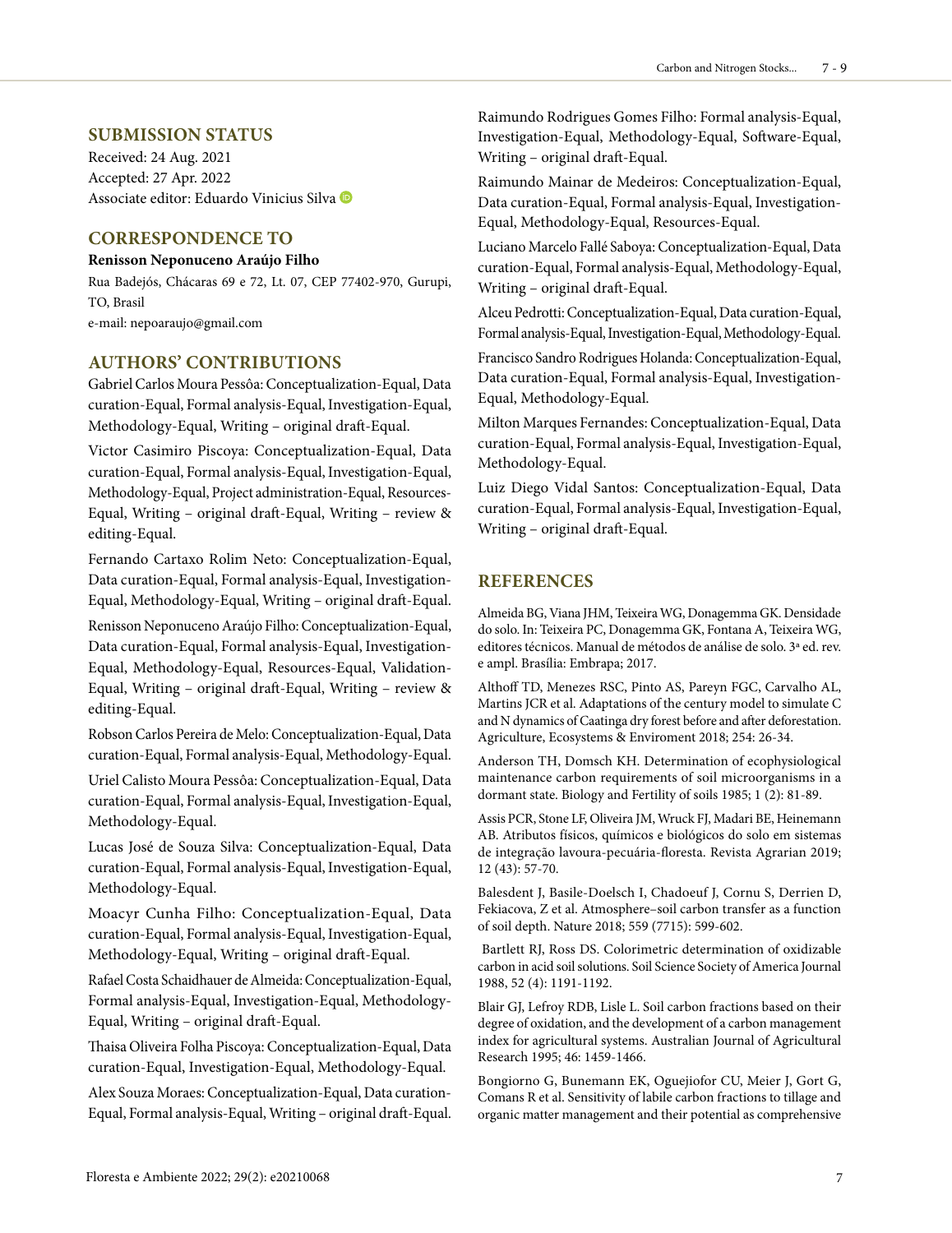soil quality indicators across pedoclimatic conditions in Europe. Ecological Indicators 2019; 99 (1): 38-50.

Bünemann EK, Bongiorno G, Bai Z, Creamer RE, Deyn GD, de Goede RGM et al. Soil quality–A critical review. Soil Biology and Biochemistry 2018; 120: 105-125.

Cardoso EL, Silva MLN, Silva CA, Curi N, Freitas DAF. Estoques de carbono e nitrogênio em solo sob florestas nativas e pastagens no bioma Pantanal. Pesquisa Agropecuária Brasileira 2010; 45 (9): 1028-1035.

Cherubin MR, Eitelwein MT, Fabbris C, Weirich SW, Silva RF, Silva VR et al. Physical, chemical, and biological quality in an Oxisol under different tillage and fertilizer sources. Revista Brasileira de Ciência do Solo 2015, 39 (2): 615-625.

Deb S, Bhadoria PBS, Mandal B, Rakshit A, Singh HB. Soil organic carbon: Towards better soil health, productivity and climate change mitigation. Climate Change and Environmental Sustainability 2015, 3 (1): 26-34.

Donagemma GK, Viana JHM, Almeida BG, Ruiz HA, Klein VA, Dechen SCF. Análise Granulométrica. In: Teixeira PC, Donagemma GK, Fontana A, Teixeira WG, editores técnicos. Manual de métodos de análise de solo. 3ª ed. rev. e ampl. Brasília: Embrapa; 2017.

Doupoux C, Merdy P, Montes CR, Nunan N, Melfi A, Pereira OJR et al. Modelling the genesis of equatorial podzols: age and implications for carbon fluxes. Biogeosciences 2017; 14: 2429-2440.

Fontana A, Biachi SR. Carbono e nitrogênio total: Analisador elementar. In: Teixeira PC, Donagemma GK, Fontana A, Teixeira WG, editores técnicos. Manual de métodos de análise de solo. 3ª ed. rev. e ampl. Brasília: Embrapa; 2017.

Fraga VS, SALCEDO IH. Declines of organic nutrient pools in tropical semiarid soils under subsistence farming. Soil Science Society of America Journal 2004, 68 (1): 215-224.

Fu X, Shao M, Wei X, Horton R. Soil organic carbon and total nitrogen as affected by vegetation types in Northern Loess Plateau of China. Geoderma 2010; 155 (1-2): 31-35.

Isermeyer, H. Eine einfache Methode zur Bestimmung der Bodenatmung und der Karbonate im Boden. Z. Pflanzenernäh Bodenk 1952; 56 (1‐3): 26-38.

Lal R. Beyond Copenhagen: mitigating climate change and achieving food security through soil carbon sequestration. Food Security 2010; 2 (2): 169-177.

Lal R. Soil carbon sequestration to mitigate climate change. Geoderma 2004; 123 (1-2): 1-22.

Legaz BV, Souza DM, Teixeira RFM, Antón A, Putman B, Sala S. Soil quality, properties, and functions in life cycle assessment: an evaluation of models. Journal of Cleaner Production 2017; 140: 502-515.

Li C, Fultz LM, Moore-Kucera J, Acosta-Martínez V, Horita J, Strauss R et al. Soil carbon sequestration potential in semiarid grasslands in the Conservation Reserve Program. Geoderma 2017; 294: 80-90.

Li Q, Yang D, Jia Z, Zhang L, Zhang Y, Feng L et al. Changes in soil organic carbono and total nitrogen stocks along a chronosequence of Caragana intermedia plantations in alpine Sandy land. Ecological Engineering 2019; 133: 53-59.

Loss A, Moraes AGL, Pereira MG, Silva EMR, Anjos LHC. Carbono, matéria orgânica leve e frações oxidáveis do carbono orgânico sob

diferentes sistemas de produção orgânica. Comunicata Scientiae 2010; 1 (1): 57-64.

Magri RAF, Baião TC. Restoration of degraded APPs and the viability of carbon sequestration: study of an urban watershed in the city of Passos-MG. Ambiência 2016; 12 (3): 921-930.

Mascarenhas ARP, Sccoti MSV, Melo RR, Corrêa FLO, Souza EFM, Andrade RA et al. Atributos físicos e estoques de carbono do solo sob diferentes usos da terra em Rondônia, Amazônia Sul-Ocidental. Pesquisa Florestal Brasileira 2017; 37 (89): 19-27.

Melo GB, Pereira MG, Perin A, Guareschi RF, Soares PFC. Estoques e frações da matéria orgânica do solo sob os sistemas plantio direto e convencional de repolho. Pesquisa Agropecuária Brasileira 2016, 51 (9): 1511-1519.

Menezes RSC, Sales AT, Primo DC, Albuquerque ERGM, Jesus KN, Pareyn FGC et al. Soil and vegetation carbon stocks after land-use changes in a seasonally dry tropical forest. Geoderma 2021; 390 (1): 114943.

Nair PR, Nair VD, Kumar BM, Showalter JM. Carbon sequestration in agroforestry systems. In: Sparks DL. (Ed.) Advances in Agronomy, 1st Ed. 108: 237-307; London: Academic Press; 2010.

Nasrollahi N, Hunt J, Tang C, Cann D. Modelled quantification of different sources of nitrogen inefficiency in semi-arid cropping systems. Agronomy 2021; 11(6): 1222.

Oliveira Filho JDS, Pereira MG, Aquino BFD. Organic matter labile fractions and carbon stocks in a typic quartzipsamment cultivated with sugarcane harvested without burning. Revista Caatinga 2017, 30 (1): 24-31.

Oliveira SRGP, Mota JCA, Toma RS. Semi-detailed survey of soils of Ceará's semiarid region: Lavoura Seca experimental farm. Revista Ciências Agronomicas 2020; 51 (2): 1-8.

Pata, U. K. Linking renewable energy, globalization, agriculture, CO2 emissions and ecological footprint in BRIC countries: A sustainability perspective. Renewable Energy 2021; 173 (1), 197-208.

Paustian K, Campbell N, Dorich C, Marx E, Swan A. Assessment of potential greenhouse gas mitigation from changes to crop root mass and architecture. Booz Allen Hamilton Inc., McLean, VA; United States; 2016.

Pedrotti A, Ferreira EPB, Assunção SJR, Araújo Filho RNA, Gomes Filho RR, Oliveira OS et al. Biological Activity as an Indicator of Soil Quality under Different Cultivation Systems in Northeastern Brazil. Journal of Experimental Agriculture International 2018; 22 (3): 1-13.

Pegoraro RF, Moreira CG, Dias DG, Silveira TC. Carbon and nitrogen stocks in the soil and humic substances of agricultural crops in the semi-arid region. Revista Ciência Agronômica 2018; 49 (4): 574-583.

Pulrolnik K, Barros NF, Silva IR, Novais RF, Brandani CB. Estoques de carbono e nitrogênio em frações lábeis e estáveis da matéria orgânica de solos sob eucalipto, pastagem e cerrado no Vale do Jequitinhonha-MG. Revista Brasileira de Ciência do Solo 2009; 33 (5): 1125-1136.

Roose E, Barthes B. Organic matter management for soil conservation and productivity restoration in Africa: a contribution from Francophone research. In: Martius C, Tiessen H, Vlek PLG (Eds). Managing Organic Matter in Tropical Soils: Scope and Limitations. Developments in Plant and Soil Sciences, Dordrecht: Springer; 2001.